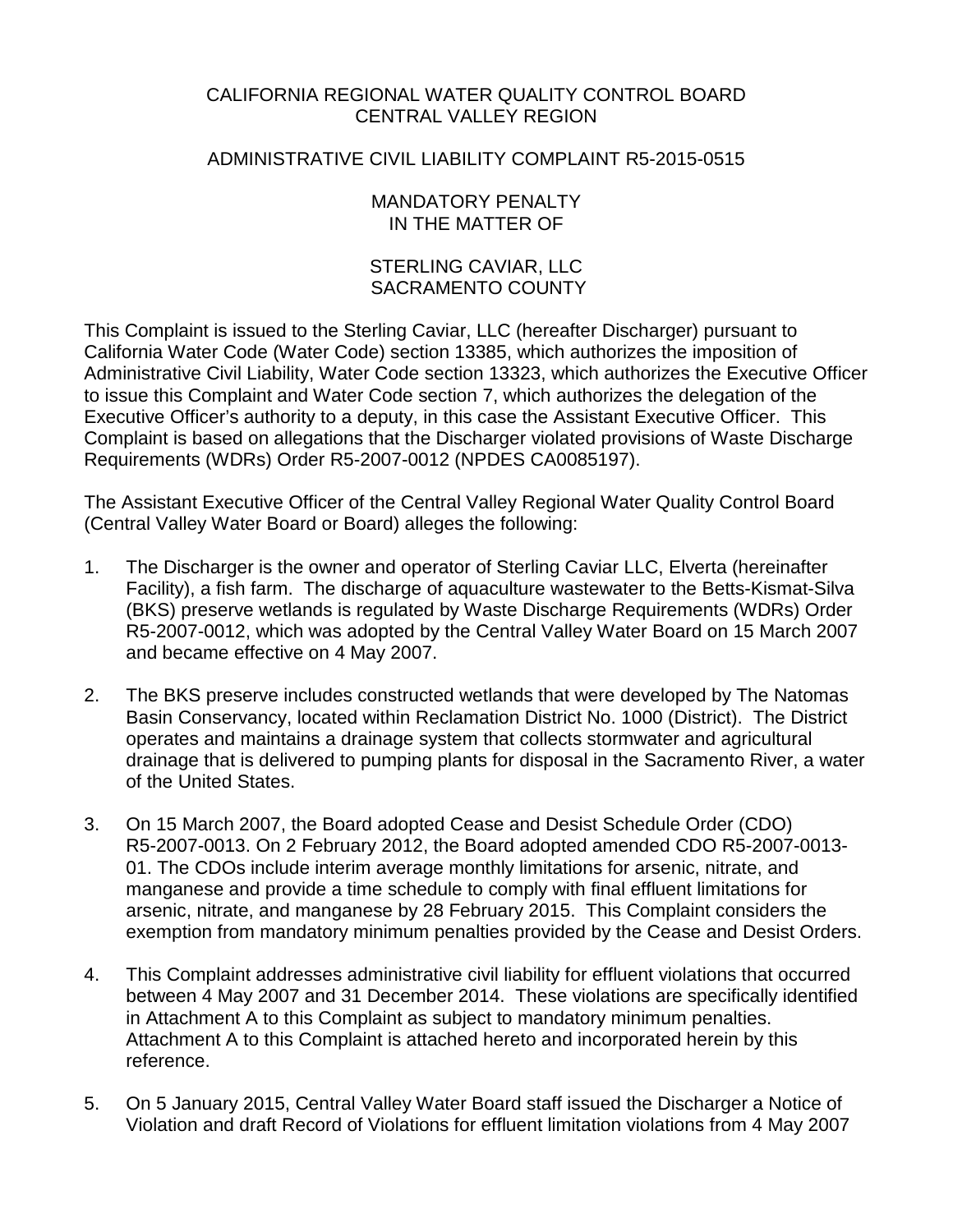through 31 October 2014. The Discharger did not submit any comments regarding the alleged violations. This Complaint extends the dates through 31 December 2014.

6. Water Code section 13385(h) and (i) require assessment of mandatory penalties and state, in part, the following:

Water Code section 13385(h)(1) states:

Notwithstanding any other provision of this division, and except as provided in subdivisions (j), (k), and (l), a mandatory minimum penalty of three thousand dollars (\$3,000) shall be assessed for each serious violation.

Water Code section 13385 (h)(2) states:

For the purposes of this section, a "serious violation" means any waste discharge that violates the effluent limitations contained in the applicable waste discharge requirements for a Group II pollutant, as specified in Appendix A to Section 123.45 of Title 40 of the Code of Federal Regulations, by 20 percent or more or for a Group I pollutant, as specified in Appendix A to Section 123.45 of Title 40 of the Code of Federal Regulations, by 40 percent or more.

Water Code section 13385 subdivision (i)(1) states, in part:

Notwithstanding any other provision of this division, and except as provided in subdivisions (j), (k), and (l), a mandatory minimum penalty of three thousand dollars (\$3,000) shall be assessed for each violation whenever the person does any of the following four or more times in any period of six consecutive months, except that the requirement to assess the mandatory minimum penalty shall not be applicable to the first three violations:

- (A) Violates a waste discharge requirement effluent limitation.
- (B) Fails to file a report pursuant to Section 13260.
- (C) Files an incomplete report pursuant to Section 13260.
- (D) Violates a toxicity effluent limitation contained in the applicable waste discharge requirements where the waste discharge requirements do not contain pollutant-specific effluent limitations for toxic pollutants.
- 7. Water Code section 13385.1(a)(1) states, in part:

For the purposes of subdivision (h) of Section 13385, a "serious violation" also means a failure to file a discharge monitoring report required pursuant to Section 13383 for each complete period 30 days following the deadline for submitted the report, if the report is designed to ensure compliance with limitations contained in waste discharge requirements that contain effluent limitations. This paragraph applies only to violations that occur on or after January 1, 2004.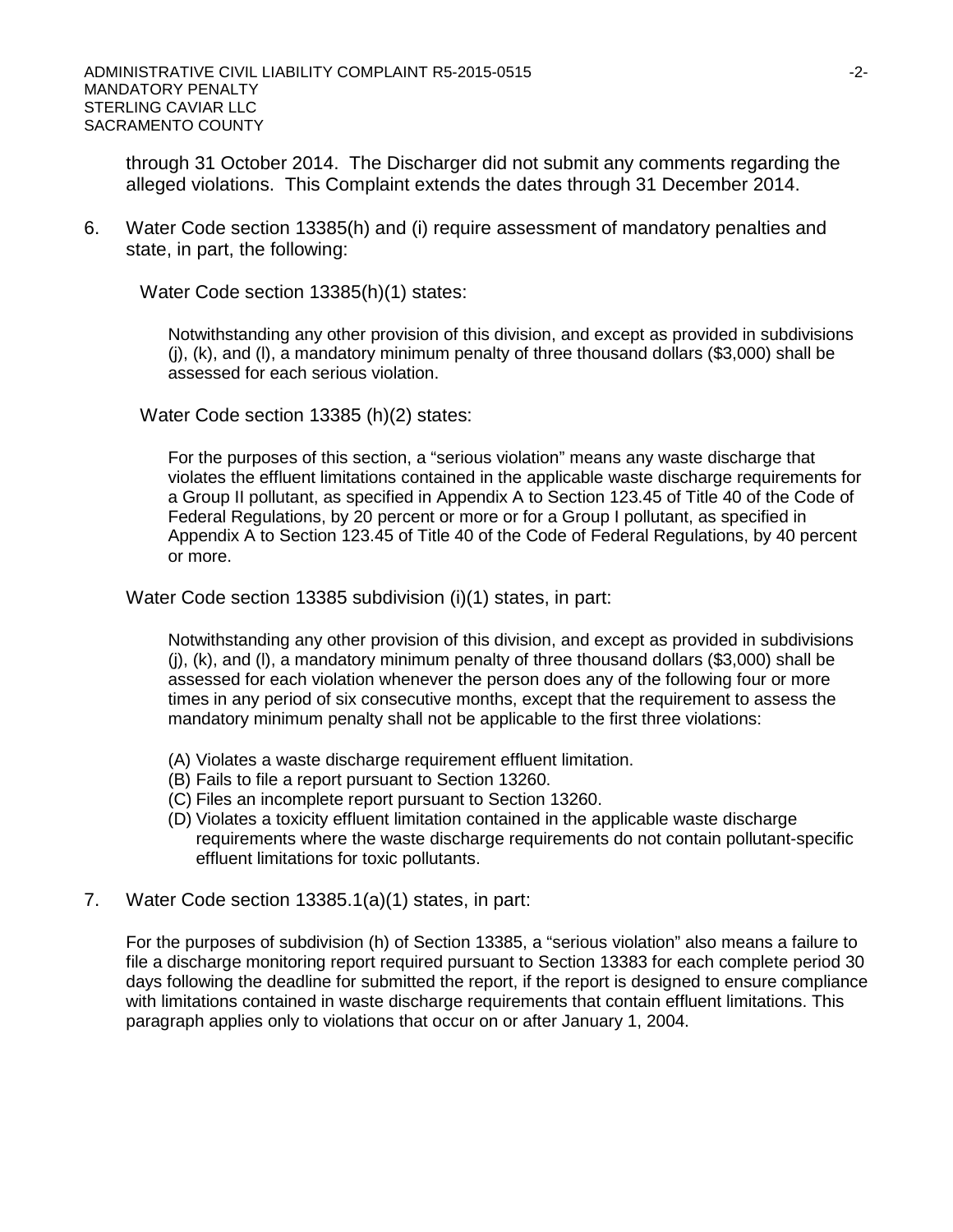8. Water Code section 13323 states, in part:

Any executive officer of a regional board may issue a complaint to any person on whom administrative civil liability may be imposed pursuant to this article. The complaint shall allege the act or failure to act that constitutes a violation of law, the provision authorizing civil liability to be imposed pursuant to this article, and the proposed civil liability.

9. WDRs Order R5-2007-0012 Effluent Limitations IV.A.1.a., Discharge Point No. 001 include, in part, the following effluent limitations:

|  |  |  |  | Table 6. Final Effluent Limitations--Discharge Point No. 001 |  |  |  |
|--|--|--|--|--------------------------------------------------------------|--|--|--|
|--|--|--|--|--------------------------------------------------------------|--|--|--|

|                  |                | <b>Effluent Limitations</b> |                          |                                        |                          |  |  |
|------------------|----------------|-----------------------------|--------------------------|----------------------------------------|--------------------------|--|--|
| <b>Parameter</b> | Units          | Average<br><b>Monthly</b>   | Average<br>Weekly        | <b>Instantaneous</b><br><b>Minimum</b> | Instantaneous<br>Maximum |  |  |
| рH               | Standard units | $- -$                       | $\overline{\phantom{a}}$ | 6.5                                    | 8.0                      |  |  |

- 10. WDRs Order R5-2007-0012 Self-Monitoring Reports, Attachment E, Section X.B.2 states, in part:
	- 2. Monitoring results shall be submitted to the Regional Water Board by the **first day** of the second month following sample collection.
- 11. According to the Discharger's self-monitoring reports, the Discharger committed two (2) non-serious violation of the above effluent limitations contained in Order R5-2007-0012. The non-serious violations are not subject to mandatory penalties under Water Code section 13385 subdivision (i)(1) because the violations were not preceded by three or more similar violations within a six-month period.
- 12. The February 2014 self-monitoring report was required to be submitted by 1 April 2014. The monitoring report was submitted on 27 June 2014, which is 87 days after the required deadline in the Monitoring and Reporting Program. Because there was a discharge, in accordance with California Water Code section 13385.1(a), the failure to submit timely the February 2014 self-monitoring report is subject to a mandatory minimum penalty of \$3,000 for each 30-day period it is late. The Discharger committed two (2) serious violations for failure to submit timely the February 2014 self-monitoring report required by WDRs Order R5-2007-0012. The mandatory minimum penalty for these serious violations is **six thousand dollars (\$6,000).**
- 13. The March 2014 self-monitoring report was required to be submitted by 1 May 2014. The monitoring report was submitted on 27 June 2014, which is 57 days after the required deadline in the Monitoring and Reporting Program. Because there was a discharge, in accordance with California Water Code section 13385.1(a), the failure to submit timely the March 2014 self-monitoring report is subject to a mandatory minimum penalty of \$3,000 for each 30-day period it is late. The Discharger committed one (1) serious violation for failure to submit timely the March 2014 self-monitoring report required by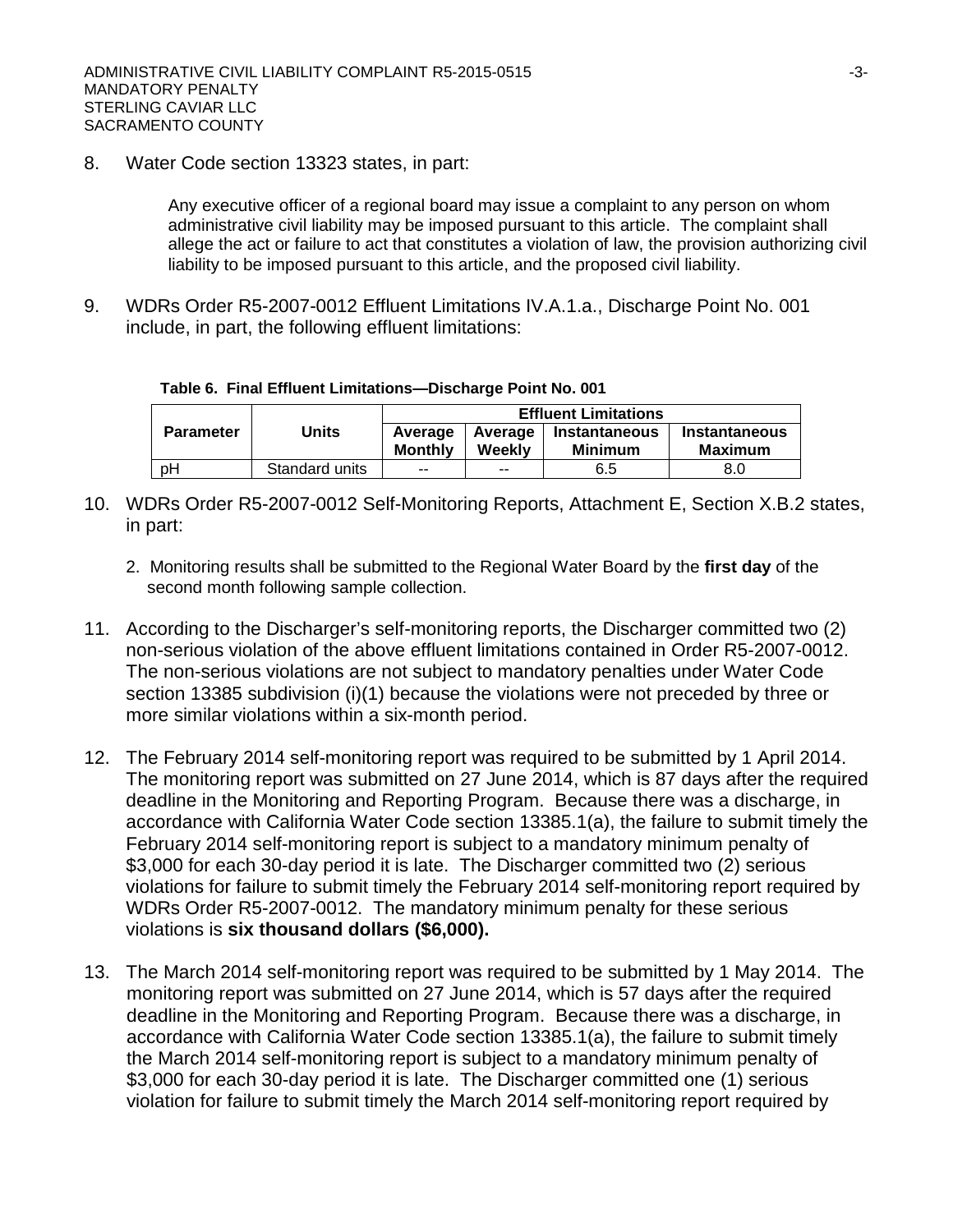WDRs Order R5-2007-0012. The mandatory minimum penalty for this serious violation is **three thousand dollars (\$3,000).**

- 14. The total amount of the mandatory penalties assessed for the alleged violations is **nine thousand dollars (\$9,000).** As stated herein, a detailed list of the alleged violations is included in Attachment A. This Complaint addresses administrative civil liability for violations that are specifically identified in Attachment A as subject to mandatory minimum penalties.
- 15. On 14 February 2014, the Executive Officer designated Andrew Altevogt, Assistant Executive Officer, as the Lead Prosecution Officer for all enforcement matters originating in the Central Valley Region. The 14 February 2014 Delegation of Authority also authorizes Andrew Altevogt to issue Administrative Civil Liability Complaints.
- 16. Issuance of this Administrative Civil Liability Complaint to enforce Water Code Division 7, Chapter 5.5 is exempt from the provisions of the California Environmental Quality Act (Pub. Resources Code section 21000 et seq.), in accordance with California Code of Regulations, title 14, section 15321(a)(2).

# **STERLING CAVIAR LLC IS HEREBY GIVEN NOTICE THAT:**

- 1. The Assistant Executive Officer of the Central Valley Water Board proposes that the Discharger be assessed an Administrative Civil Liability in the amount of **nine thousand dollars (\$9,000)**.
- 2. A hearing on this matter will be held at the Central Valley Water Board meeting scheduled on **4/5 June 2015**, unless the Discharger does one of the following by **3 April 2015**:
	- a) Waives the hearing by completing the attached form (checking off the box next to Option 1) and returning it to the Central Valley Water Board. In addition, submits payment for the proposed civil liability of **nine thousand dollars (\$9,000)** to the State Water Board, with a copy of the check to the Central Valley Water Board; or
	- b) Requests to engage in settlement discussions by checking the box next to Option 2 on the attached form, and returning it to the Board along with a letter describing the issues to be discussed. The Central Valley Water Board must agree to the postponement; or
	- c) Requests to delay the hearing by checking off the box next to Option 3 on the attached form, and returning it to the Board along with a letter describing the proposed length of delay and the issues to be discussed. The Central Valley Water Board must agree to the postponement.
- 3. If a hearing on this matter is held, the Central Valley Water Board will consider whether to affirm, reject, or modify the proposed Administrative Civil Liability, or whether to refer the matter to the Attorney General for recovery of judicial civil liability.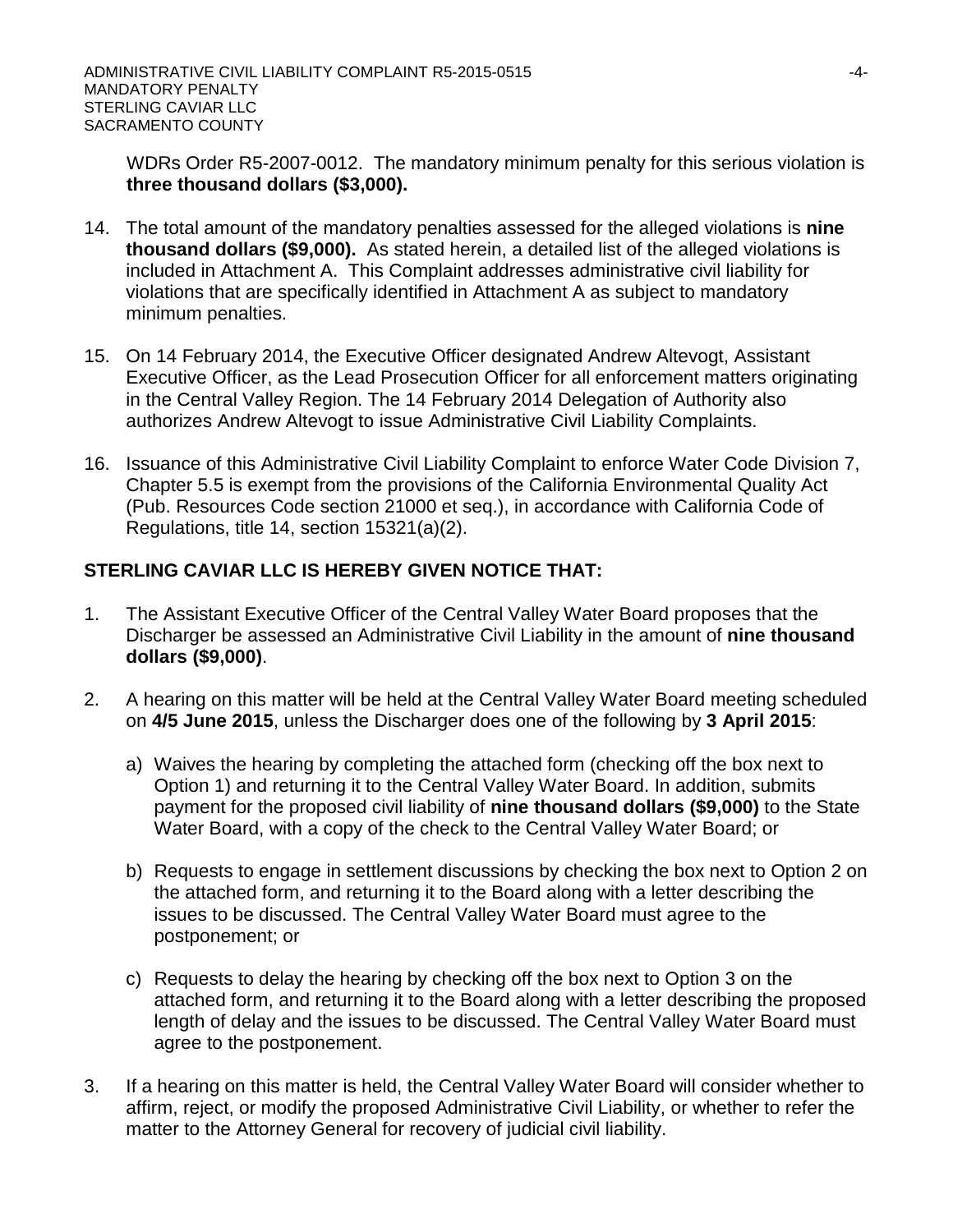ADMINISTRATIVE CIVIL LIABILITY COMPLAINT R5-2015-0515 FOR THE SERVICE OF SALE ASSESSED. MANDATORY PENALTY STERLING CAVIAR LLC SACRAMENTO COUNTY

4. If this matter proceeds to hearing, the Assistant Executive Officer reserves the right to amend the proposed amount of civil liability to conform to the evidence presented, including but not limited to, increasing the proposed amount to account for the costs of enforcement (including staff, legal and expert witness costs) incurred after the date of the issuance of this Complaint through completion of the hearing.

> *Original signed by* ANDREW ALTEVOGT, Assistant Executive Officer

> > 9 March 2015 DATE

Attachment A: Record of Violations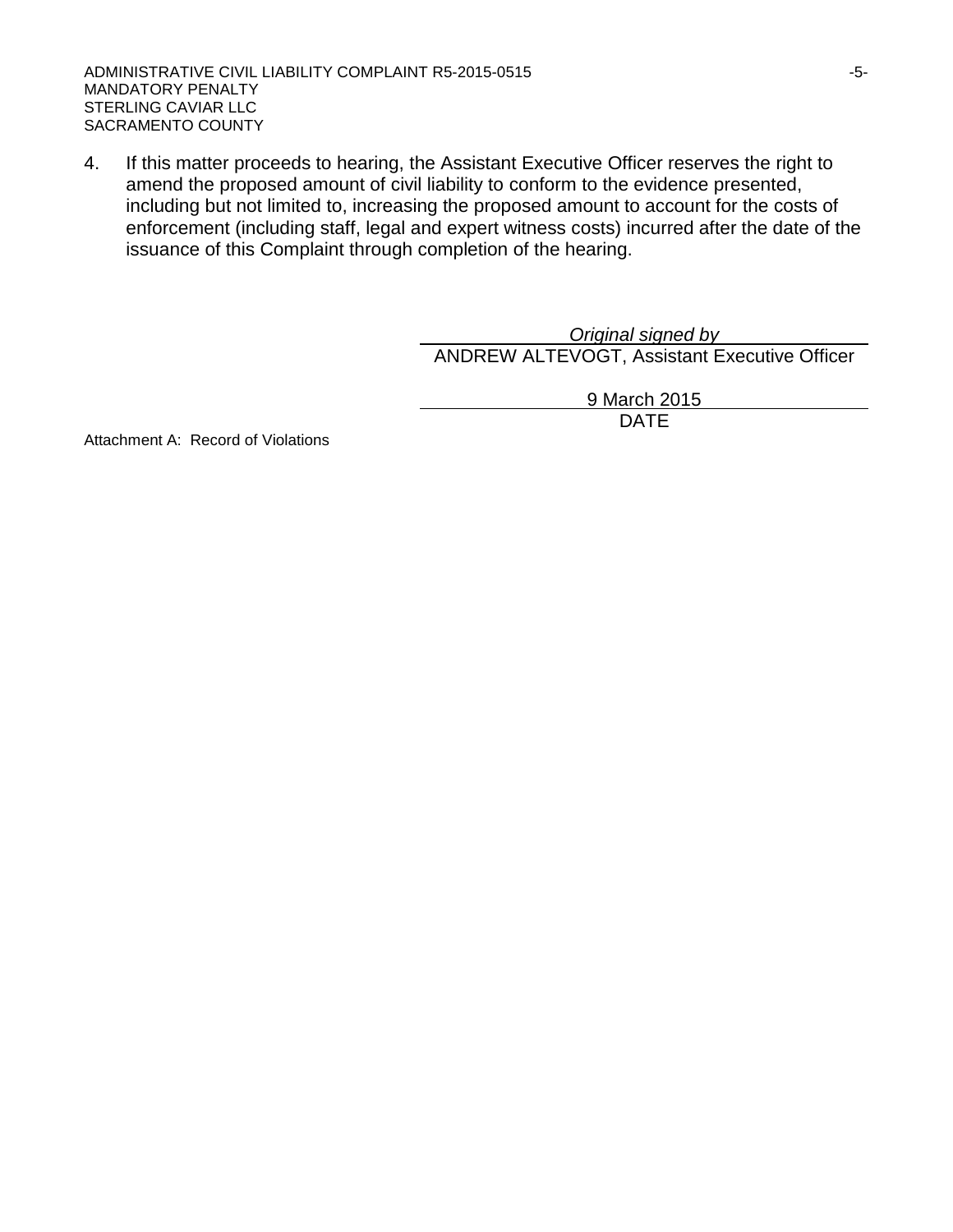### **WAIVER FORM FOR ADMINISTRATIVE CIVIL LIABILITY COMPLAINT**

By signing this waiver, I affirm and acknowledge the following:

I am duly authorized to represent the Sterling Caviar LLC (hereafter Discharger) in connection with Administrative Civil Liability Complaint R5-2015-0515 (hereafter Complaint). I am informed that California Water Code section 13323, subdivision (b), states that, "a hearing before the regional board shall be conducted within 90 days after the party has been served. The person who has been issued a complaint may waive the right to a hearing."

## **□** *(OPTION 1: Check here if the Discharger waives the hearing requirement and will pay in full.)*

- a. I hereby waive any right the Discharger may have to a hearing before the Central Valley Water Board.
- b. I certify that the Discharger will remit payment for the proposed civil liability in the full amount of **nine thousand dollars (\$9,000)** by check that references "ACL Complaint R5-2015-0515" made payable to the *State Water Pollution Cleanup and Abatement Account*. Payment must be received by the State Water Resources Control Board, Accounting Office, Attn: ACL Payment at PO Box 1888, Sacramento, California, 95812-1888 by **3 April 2015**. The waiver and a copy of the check must be submitted to the Central Valley Water Board at 11020 Sun Center Drive #200, Rancho Cordova California, 95670 by **3 April 2015**.
- c. I understand the payment of the above amount constitutes a proposed settlement of the Complaint, and that any settlement will not become final until after a 30-day public notice and comment period. Should the Central Valley Water Board receive significant new information or comments during this comment period, the Central Valley Water Board's Assistant Executive Officer may withdraw the complaint, return payment, and issue a new complaint. I also understand that approval of the settlement will result in the Discharger having waived the right to contest the allegations in the Complaint and the imposition of civil liability.
- d. I understand that payment of the above amount is not a substitute for compliance with applicable laws and that continuing violations of the type alleged in the Complaint may subject the Discharger to further enforcement, including additional civil liability.

**□** *(OPTION 2: Check here if the Discharger waives the 90-day hearing requirement in order to engage in settlement discussions***.)** I hereby waive any right the Discharger may have to a hearing before the Central Valley Water Board within 90 days after service of the complaint, but I reserve the ability to request a hearing in the future. I certify that the Discharger will promptly engage the Central Valley Water Board Prosecution Team in settlement discussions to attempt to resolve the outstanding violation(s). By checking this box, the Discharger requests that the Central Valley Water Board delay the hearing so that the Discharger and the Prosecution Team can discuss settlement. It remains within the discretion of the Central Valley Water Board to agree to delay the hearing. Any proposed settlement is subject to the conditions described above under "Option 1."

**□** *(OPTION 3: Check here if the Discharger waives the 90-day hearing requirement in order to extend the hearing date and/or hearing deadlines. Attach a separate sheet with the amount of additional time requested and the rationale.)* I hereby waive any right the Discharger may have to a hearing before the Central Valley Water Board within 90 days after service of the complaint. By checking this box, the Discharger requests that the Central Valley Water Board delay the hearing and/or hearing deadlines so that the Discharger may have additional time to prepare for the hearing. It remains within the discretion of the Central Valley Water Board to approve the extension.

(Print Name and Title)

(Signature)

(Date)